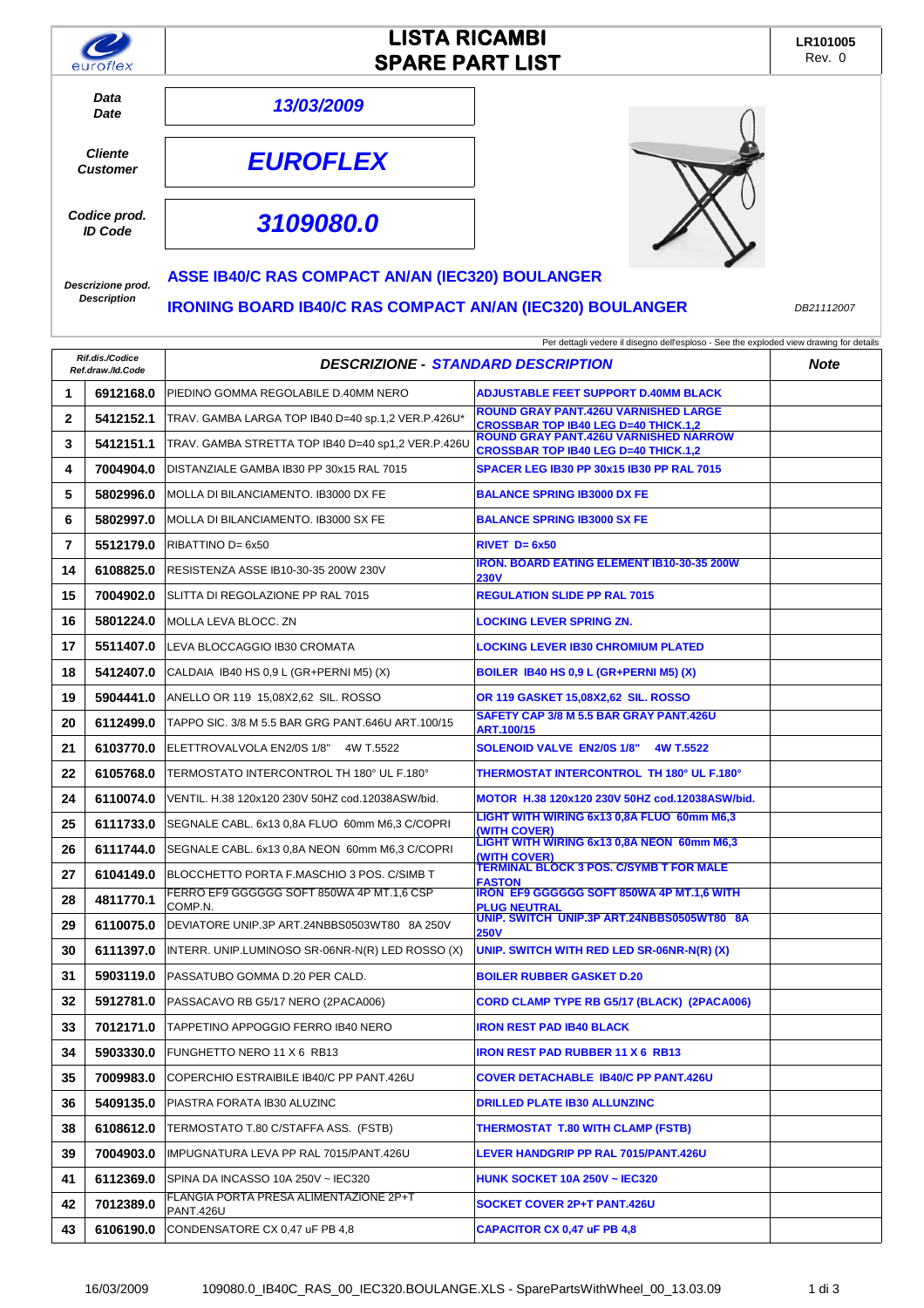|                                   |                                      | <b>LISTA RICAMBI</b>                                                                           |                                                                                         | LR101005            |
|-----------------------------------|--------------------------------------|------------------------------------------------------------------------------------------------|-----------------------------------------------------------------------------------------|---------------------|
| euroflex                          |                                      | <b>SPARE PART LIST</b>                                                                         |                                                                                         | Rev. 0              |
| Data                              |                                      | 13/03/2009                                                                                     |                                                                                         |                     |
|                                   | Date                                 |                                                                                                |                                                                                         |                     |
| <b>Cliente</b><br><b>Customer</b> |                                      | <b>EUROFLEX</b>                                                                                |                                                                                         |                     |
| Codice prod.<br><b>ID Code</b>    |                                      | 3109080.0                                                                                      |                                                                                         |                     |
| Descrizione prod.                 |                                      | <b>ASSE IB40/C RAS COMPACT AN/AN (IEC320) BOULANGER</b>                                        |                                                                                         |                     |
| <b>Description</b>                |                                      | <b>IRONING BOARD IB40/C RAS COMPACT AN/AN (IEC320) BOULANGER</b>                               |                                                                                         | DB21112007          |
|                                   |                                      |                                                                                                | Per dettagli vedere il disegno dell'esploso - See the exploded view drawing for details |                     |
|                                   | Rif.dis./Codice<br>Ref.draw./ld.Code | <b>DESCRIZIONE - STANDARD DESCRIPTION</b>                                                      |                                                                                         | <b>Note</b>         |
| 45                                | 7004912.0                            | SNODO SX IB30 PP 30x15 RAL 7015                                                                | <b>ARTICULATION SX IB30 PP RAL 7015</b>                                                 |                     |
| 46                                | 7004911.0                            | SNODO DX IB30 PP 30x15 RAL 7015                                                                | <b>ARTICULATION DX IB30 PP RAL 7015</b>                                                 |                     |
| 47                                | 5912416.0                            | TUBO EPDM CALZ 5x10 15MM<br>(X)                                                                | <b>WOVEN TUBE EPDM 5x10 15MM</b><br>(X)                                                 |                     |
| 48                                | 7009964.1                            | BLOCCAGGIO GAMBA IB40 PANT.426U/RAL7016 *                                                      | LOCKING LEG IB40 PANT.426U/RAL7016                                                      |                     |
| 51                                | 6110548.0                            | CAVO ALIM.MT 2,5 H05VV-F 3x1.0 D + CONN.F 3P CO/1                                              | POWER CORD. MT 2,5 H05VV-F 3x1.0 D + CONN.F 3P<br><b>CO/1</b>                           |                     |
| 52                                | 5901270.0                            | DISTANZIALI GOMMA SUPP. CALDAIA (SELLE)                                                        | <b>BOILER SUPPORT RUBBER SPACER (SELLE)</b>                                             |                     |
| 53                                | 8104176.0                            | PIASTRA x CALD. C/RES. "M" 1200W 230V                                                          | <b>ALLUMINIUM PLATE WITH EATING ELEMENT "M"</b><br><b>1200W 230V</b>                    |                     |
| 54                                | 5410341.0                            | STAFFA FISSAGGIO TERMOFUSIBILE (EZ1+IB35PS)                                                    | <b>THERMOFUSE CLAMP</b>                                                                 |                     |
| 55                                | 5609012.0                            | TELO STIRO IB30/35/40 LILLA-273 NEUTRO                                                         | <b>IRON. BOARD CLOTH IB30/35/40 LILLA-273 NEUTRAL</b>                                   | <b>NON GARANTIE</b> |
| 56                                | 7003436.0                            | SUPPORTO AVV. SC25-35-45-SC30 NRO                                                              | POWER CORD SUPPORT (SC25-35-45-SC30 BLACK)                                              |                     |
| 57                                | 7009972.0                            | COPERCHIO COMANDI IB40C RA/RAS GRG PANT.426U                                                   | <b>CONTROL PANEL COVER IB40C RA/RAS GRAY</b><br><b>PANT.426U</b>                        |                     |
| 59                                | 5404208.0                            | TONDINO DIAM. 5 L 40 FE ZN IB3000                                                              | ROD IRON DIAM. 5 L 40 FE ZN IB3000                                                      |                     |
| 60                                | 7009962.0                            | CORPO ASSE IB40 PP PANT.426U/RAL7016                                                           | <b>IRON. BOARD BODY IB40 PP PANT.426U/RAL7016</b>                                       |                     |
| 61                                | 5912406.0                            | TUBO EPDM CALZ 4x8 300mm                                                                       | WOVEN TUBE EPDM 4x8 300mm                                                               |                     |
| 62                                | 6003656.0                            | FASCETTA MONORECCHIA 9,0-10,5 (SG11)                                                           | <b>MONOEAR CLAMP 9,0-10,5 (SG11)</b>                                                    |                     |
| 63                                | 9010034.0                            | PASTA CONDUTTIVA PER PIASTRA/TERMOSTATO (X)                                                    | <b>THERMAL COMPOUND (X)</b>                                                             |                     |
| 73                                | 6902874.0                            | BOTTIGLIA CON TAPPO DOSATORE CC800 D.12 EF                                                     | <b>REFILL BOTTLE WITH BATCHING CAP CC800</b>                                            | <b>NON GARANTIE</b> |
| 74                                | 5412444.0                            | ASTINA GUIDAFILO CROMATA L.600 D.4 C/MOLLA                                                     | CORD-HOLDER CHROMATED L.600 D.4 WITH SPRING                                             | <b>NON GARANTIE</b> |
| 79                                | 3211415.1                            | SICURO DOMESTIQUE BLEU SANS BLISTER                                                            |                                                                                         | <b>NON GARANTIE</b> |
| 80                                | 6003294.0                            | DADO FLANGIATO M 5 ISO-4161/DIN-6923 6S ZB                                                     | HEXAGON FLANGED NUT M 5 ISO-4161/DIN-6923 6S<br>ZΒ                                      |                     |
| 81                                | 6001304.0                            | DADO CIECO M6 ZB CON CALOTTA PVC                                                               | CAP NUT M6 WITH PVC COVER                                                               |                     |
| 85                                | 7009982.0                            | CORPO INF. ESTRAIBILE IB40 PANT.426U                                                           | LOWER DETACHABLE BODY IB40 PANT.426U                                                    |                     |
| 87                                | 6106282.0                            | PRESSOSTATO XP110 1/8" TARATO 3. BARS                                                          | <b>PRESSURE SWITCH XP110 1/8" CALIBRATED 3.BARS</b>                                     |                     |
| 88                                | 5412169.0                            | TELAIO POGGIAFERRO D=6 x IB40 NICHELATO                                                        | <b>IRON PROTECTION D=6 x IB40 NICKEL-PLATED</b>                                         |                     |
| 89                                | 6112377.0                            | CABLAGGIO IB40/C RAS MOT+RES+SPINA IEC320                                                      | WIRING IB40/C RAS_MOT+HEAT.ELEM.+SOCKET                                                 |                     |
| 90                                | 6109851.0                            | CABLAGGIO IB40/C CALDAIA HS                                                                    | <b>WIRING IB40/C BOILER HS</b>                                                          |                     |
| 91                                | 6808390.0                            | ETIC. COMANDI IB40 RAS SX NERO/M.Ar. (2-int+2-spie)                                            | <b>CONTROL PANEL STICKER IB40 RAS SX BLACK</b><br>(2-SWITCH+2-LIGHT)                    |                     |
| 93                                | 7009202.0                            | SUPPORTO MOTORE ECO X ASSE IB30                                                                | <b>MOTOR SUPPORT IB30</b>                                                               |                     |
| 94                                | 5412154.1                            | MONT. GAMBA STR.DX TOP IB40 30x15 sp.1,0 VER.P426U                                             | POST. NARROW LEG DX TOP IB40 30x15mm<br><b>THICK.1,0 GRAY PANT.426U VARNISHED</b>       |                     |
| 95                                | 5412153.1                            | MONT. GAMBA LARGA TOP IB40 30x15 sp.1,0 VER.P.426U                                             | FROT. LARGE LEG IB40 30x15mm THICK.1,0 GRAY<br><b>PANT.426U VARNISHED</b>               |                     |
| 96                                | 6003624.0                            | VITE TRUC.TC+ 4x50<br>ZΒ                                                                       | <b>SCREW TSP 4,0x50 ZB</b>                                                              |                     |
| 100                               | 8112385.1                            | RUOTA CON INSERTO S/BLOCCO C/GOMMINO ASS. D=40 WHEEL D=40 with rubber and without wheels-stop) |                                                                                         |                     |
| 134                               | 7011097.0                            | VETRINO x SEGNAL.LUMINOSO ROSSO (X)                                                            | <b>RED LENS (X)</b>                                                                     |                     |
| 138                               | 7012159.0                            | TASSELLO ESPANSIONE PER GAMBA TOP 30x15                                                        | <b>WEDGE FOR TOP LEG 30X15</b>                                                          |                     |
| 139                               | 7011034.0                            | VETRINO x SEGNAL.LUMINOSO VERDE (X)                                                            | <b>GREEN LENS (X)</b>                                                                   |                     |